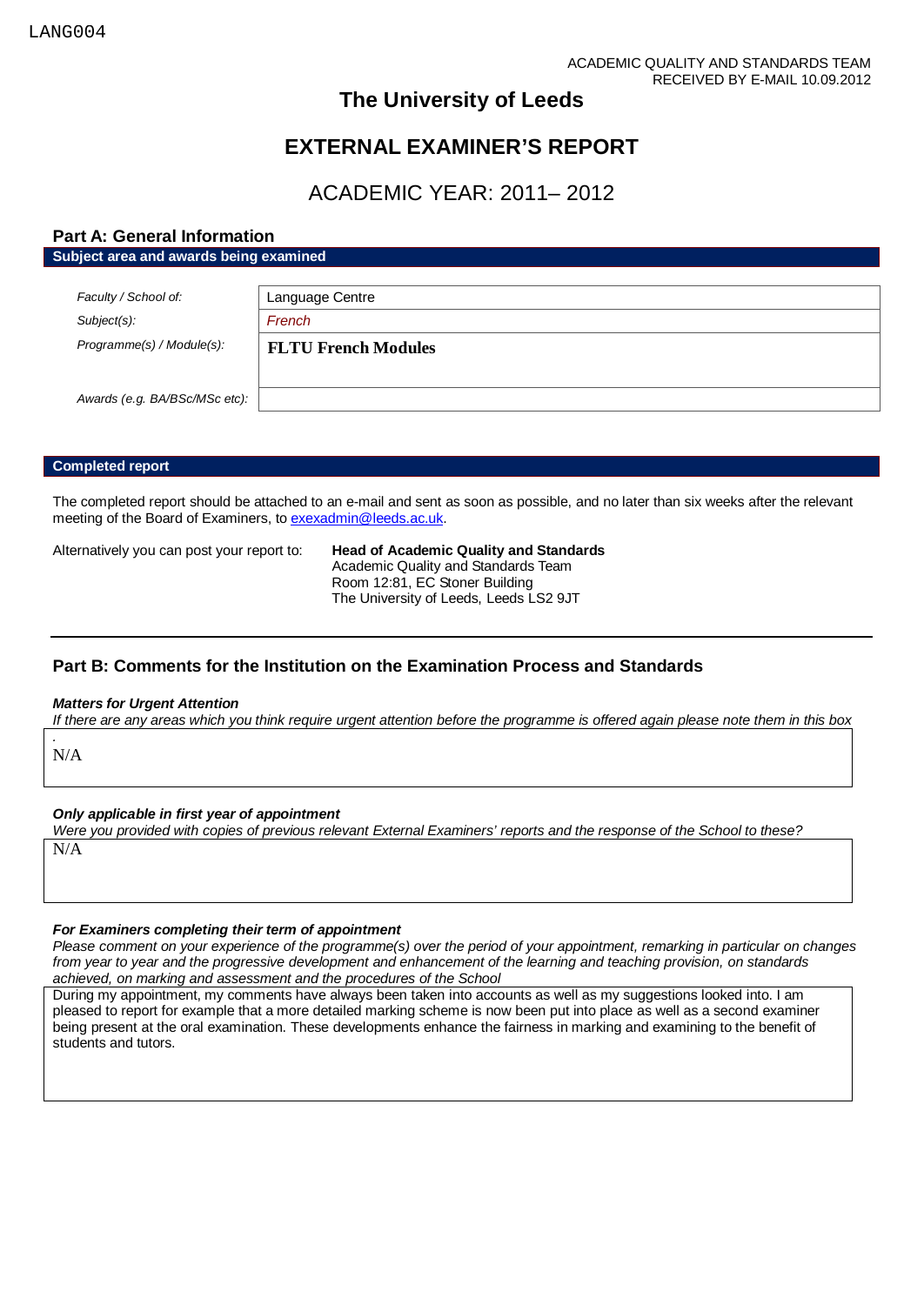## **Standards**

- **1. Please indicate the extent to which the programme Aims and Intended Learning Outcomes (ILOs) were commensurate with the level of the award**
	- *The appropriateness of the Intended Learning Outcomes for the programme(s)/modules and of the structure and content of the programme(s);*
	- *The extent to which standards are appropriate for the award or award element under consideration.*
		- I found the content of the modules examined cohesive and coherent in relation to the intended learning outcomes and the standards of the courses appropriate. The courses' content and objectives are clearly defined and suitable for each level.
- **2. Did the Aims and ILOs meet the expectations of the national subject benchmark (where relevant)?**
	- *The comparability of the programme(s) with similar programme(s) at other institutions and against national benchmarks and the Framework for Higher Education Qualifications.*
		- The aims and ILOs are comparable to those of other similar programmes in other institutions and students' achievements are in line with appropriate benchmark standards.
- **3. Please comment on the assessment methods and the appropriateness of these to the ILOs**
	- *The design and structure of the assessment methods, and the arrangements for the marking of modules and the classification of awards;*
	- *The quality of teaching, learning and assessment methods that may be indicated by student performance.*
		- The assessment methods for all the French modules examined are cohesive, coherent and in line with the ILOs. There is an appropriate balance between the various methods of assessment i.e. written papers, orals and courseworks allowing an excellent and comprehensive evaluation of students' skills and performance in the language. This is clear evidence of very good teaching practice which is reflected in the high standards achieved by candidates.
		- All papers and oral exams reviewed were found to be fairly marked.
- **4. Were students given adequate opportunity to demonstrate their achievement of the Aims and ILOs?**
	- *The academic standards demonstrated by the students and, where possible, their performance in relation to students on comparable courses;*
	- *The strengths and weaknesses of the students as a cohort.*

Due to the bespoke methods of assessment, the students had ample opportunities to demonstrate their level of achievement. Some cohorts this year were did particularly well due to strong motivation and regular work as their teacher flagged out at the board meeting.

- **5. For Examiners responsible for programmes that include clinical practice components, please comment on the learning and assessment of practice components of the curriculum** N/A
- **6. Please comment on the nature and effectiveness of enhancements to the programme(s) and modules since the previous year**

*It would be particularly helpful if you could also identify areas of good practice which are worthy of wider dissemination.*  Please see my comment on page 3.

#### **7. Please comment on the influence of research on the curriculum and learning and teaching**

*This may include examples of curriculum design informed by current research in the subject; practice informed by research; students undertaking research.*  N/A

## **For Examiners involved in mentoring arrangements**

**8. If you have acted as a mentor to a new External Examiner or have received mentor support please comment here on the arrangements**

N/A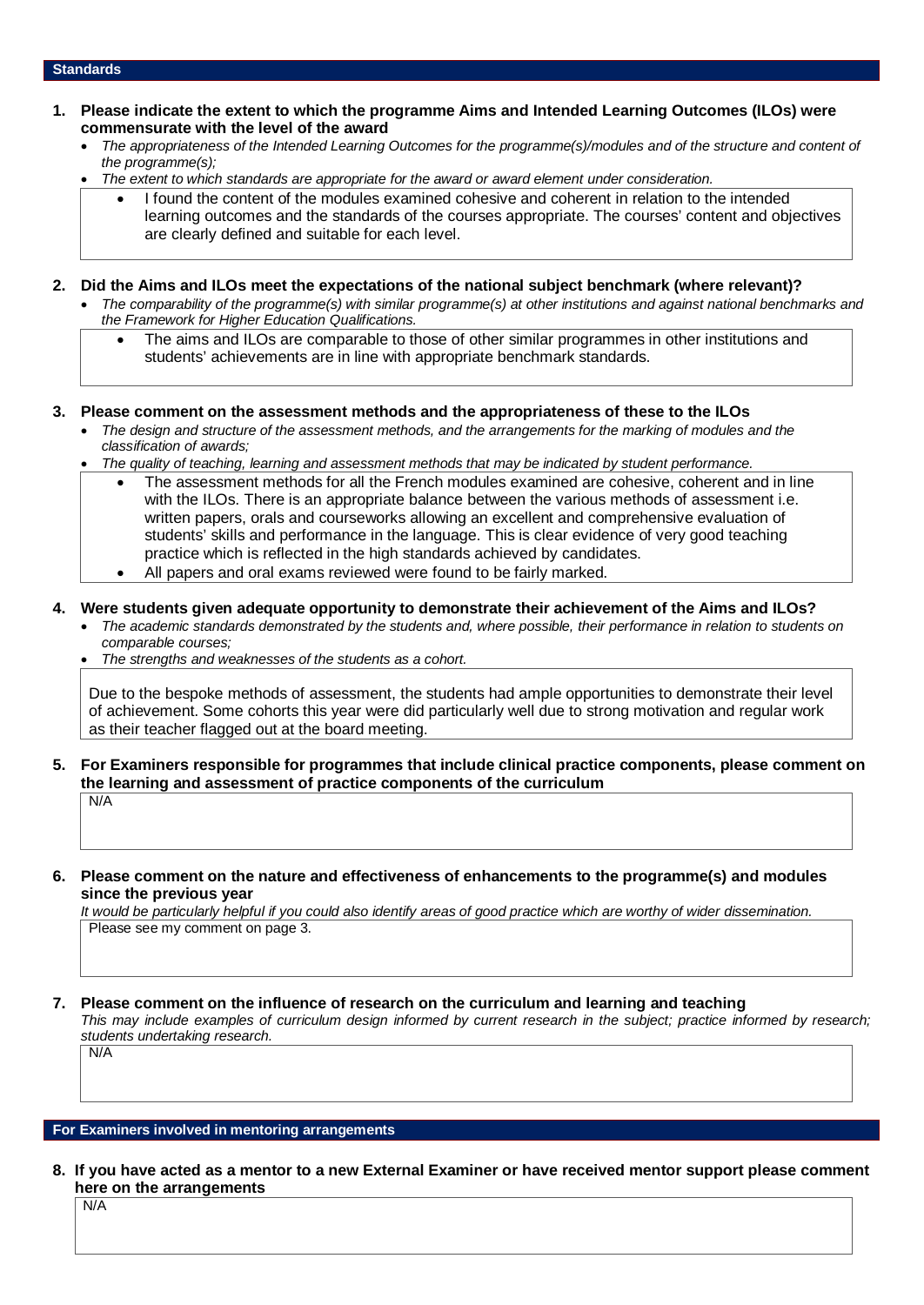## **9. The University and its Schools provide guidance for External Examiners as to their roles, powers and responsibilities. Please indicate whether this material was sufficient for you to act effectively as an External Examiner.**

• *Whether External Examiners have sufficient access to the material needed to make the required judgements and whether they are encouraged to request additional information.*

All the material was neatly prepared for me to examine and I had access to all papers and exams I required. All staff in the language centre have been extremely helpful and I have received support from the director, teachers and administrate team. This has greatly facilitate my work as an External Examiner.

- **10. Did you receive appropriate documentation relating to the programmes and/or parts of programmes for which you have responsibility, e.g. programme specifications or module handbooks, marking criteria?**
	- *The coherence of the policies and procedures relating to External Examiners and whether they match the explicit roles they are asked to perform.*

The language centre team provided me with all the necessary documentation to evaluate the modules.

## **11. Were you provided with all draft examination papers/assessments? Was the nature and level of the questions appropriate? If not, were suitable arrangements made to consider your comments?**

I was provided with all draft examination papers and was able to be in contact with the exam setters who considered my comments and made the minor amendments I suggested.

**12. Was sufficient assessed / examined work made available to enable you to have confidence in your evaluation of the standard of student work? Were the scripts clearly marked/annotated?** 

I had access to all exam papers and oral examination recordings. This allowed me to state with confidence that they are all fairly and clearly marked with many annotations justifying the mark.

## **13. Was the choice of subjects for dissertations appropriate? Was the method and standard of assessment appropriate?**

The exam topics and methods of assessment were appropriate.

## **14. Were the administrative arrangements satisfactory for the whole process, including the operation of the Board of Examiners? Were you able to attend the meeting? Were you satisfied with the recommendations of the Board?**

The arrangements were excellent as usual and allowed the whole process of checking papers and meeting at the board of examiners to run very smoothly and efficiently.

### **15. Were appropriate procedures in place to give due consideration to mitigating circumstances and medical evidence?**

Yes, we thoroughly considered all mitigating circumstances and medical evidence during the Board of Examiners which was run very efficiently.

## **Other comments**

**Please use this box if you wish to make any further comments not covered elsewhere on the form**

At the end of my term of appointment, I wish to thank the Language Centre team for making my work as an External Examiner an interesting and rewarding experience as well as for taking my comments and suggestions into account.